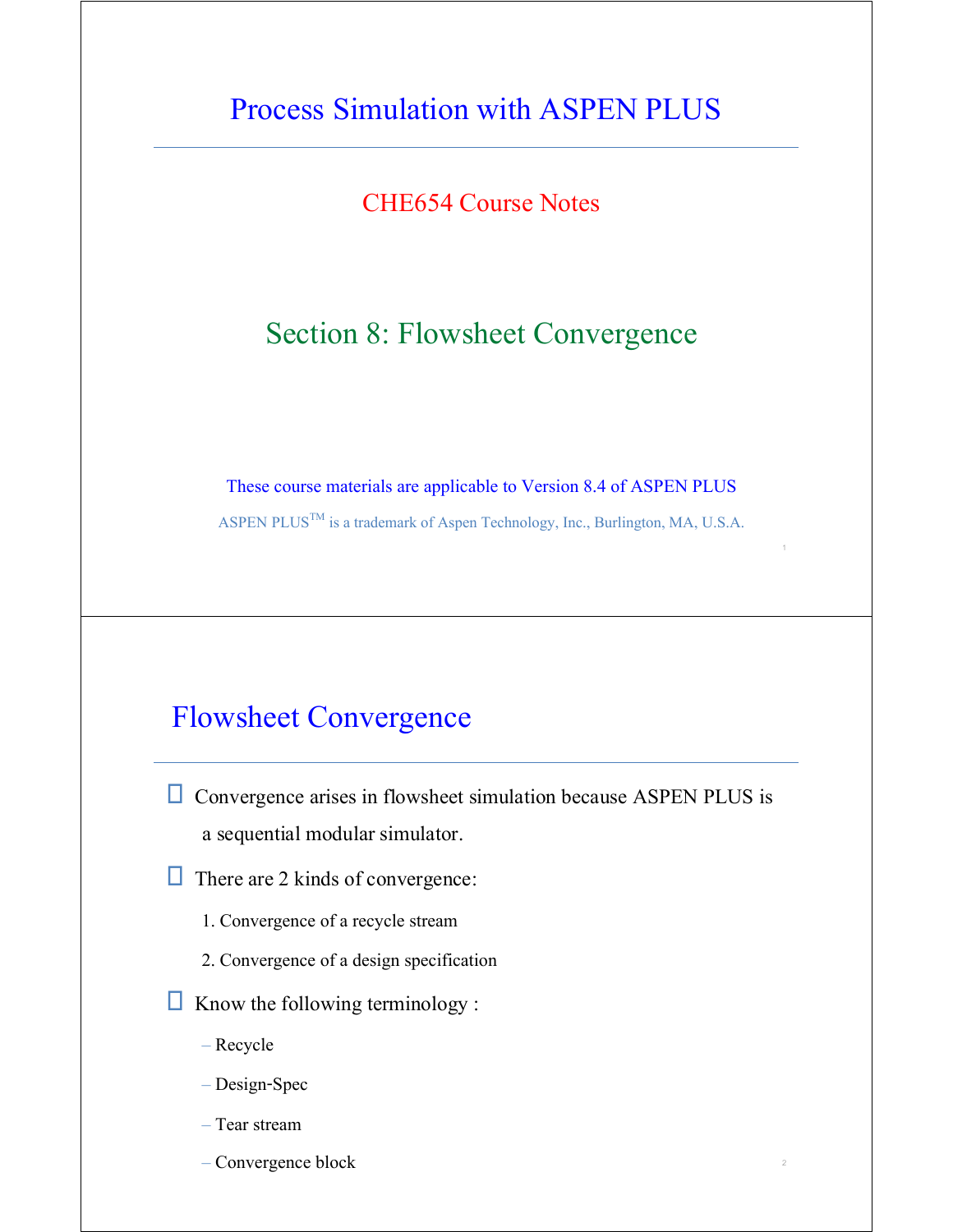

# Cumene Production Process Revisited

# A+ Flowsheet of the Cumene Production Process

| <b>IH</b> o<br><b>SENA DE DE DE DE</b><br><b>KO</b>                                                                                                                                                                                                                                                                                                 |                                                                                                                                                                                                                                                                                                                                                                                                                                                   |                           |                     |
|-----------------------------------------------------------------------------------------------------------------------------------------------------------------------------------------------------------------------------------------------------------------------------------------------------------------------------------------------------|---------------------------------------------------------------------------------------------------------------------------------------------------------------------------------------------------------------------------------------------------------------------------------------------------------------------------------------------------------------------------------------------------------------------------------------------------|---------------------------|---------------------|
| <b>File</b><br>Home                                                                                                                                                                                                                                                                                                                                 | <b>Flowsheet</b><br>Cumene Production Example.apw - Aspen Plus V8.4 - aspenONE<br>Modify<br>Format<br><b>Wew</b><br>Customize<br>Resources                                                                                                                                                                                                                                                                                                        | Search asperIONE Exchange | $- 6x$<br>200003    |
| Economics<br>US-1<br>A Cut<br>×<br>N<br><b>G</b> Unit Sets<br>EaCopy:<br><b>Paste</b><br>Clipboard<br><b>Units</b>                                                                                                                                                                                                                                  | <b>Dynamics</b><br><b>Equation Oriented</b><br>Stream Analysis: 44 Heat Exchanger & Azeotrope Search<br>Model Summary Input<br>т<br>μ,<br>Stream Summary * @ History<br>Sensitivity<br><b>Distillation Synthesis</b><br><b>J.A.</b> Flare System<br>Next From Step Stop Reset Control<br>Reconcile<br>Activated<br>Report<br><3, Pressure Relief<br>Utility Costs<br>Analysis Data Fit<br>Streams<br>Panel.<br>Run.<br>Analysis.<br>Summary<br>r. |                           |                     |
| ×<br>Simulation                                                                                                                                                                                                                                                                                                                                     | Main Flowsheet +                                                                                                                                                                                                                                                                                                                                                                                                                                  |                           |                     |
| All Items<br>٠<br><b>Dig Setup</b><br><b>E</b> Property Sets<br>Analysis<br><b>D</b> Flowsheet<br>> Ca Streams<br>$\triangleright$ $\Box$ Blocks<br><b>Da</b> Utilities<br>Reactions<br><b>E</b> Convergence<br>> La Flowsheeting Options<br>> Model Analysis Tools<br><b>EO</b> Configuration<br>> Consitt Summary<br><b>Dynamic Configuration</b> | RECYCLE<br>REC-COMP<br>REACIN2<br>REAC-OUT<br>COOL-OUT<br>FEED<br>COOLER<br><b>REACTOR</b><br>F-COMPR<br>REACIN-1                                                                                                                                                                                                                                                                                                                                 | <b>FLASH</b><br>PRODUCT   | u                   |
| <b>Properties</b>                                                                                                                                                                                                                                                                                                                                   | $\epsilon$                                                                                                                                                                                                                                                                                                                                                                                                                                        |                           |                     |
|                                                                                                                                                                                                                                                                                                                                                     | Model Palette                                                                                                                                                                                                                                                                                                                                                                                                                                     |                           | $-1x$               |
| Simulation                                                                                                                                                                                                                                                                                                                                          | $\overline{\mathbf{R}}$<br><b>Exchangers</b><br>Columns<br>Pressure Changers<br><b>Manipulators</b><br>Solids Separators<br><b>User Models</b><br>Mixers/Splitters<br>Separators<br>Reactors<br><b>Solids</b>                                                                                                                                                                                                                                     |                           |                     |
| <b>AV</b> Energy Analysis                                                                                                                                                                                                                                                                                                                           | $\neg$<br>٠<br>٠<br>Material<br>SSplit<br>Mixer<br>FSplit                                                                                                                                                                                                                                                                                                                                                                                         |                           |                     |
| <b>Check Status</b><br>Results Available                                                                                                                                                                                                                                                                                                            |                                                                                                                                                                                                                                                                                                                                                                                                                                                   | 190% <b>@</b>             | -0<br>$\bigoplus$   |
| e                                                                                                                                                                                                                                                                                                                                                   | A)<br>$(A^{\dagger})$<br>īо<br>u.                                                                                                                                                                                                                                                                                                                                                                                                                 |                           | 9.35 PM<br>/11/2014 |
|                                                                                                                                                                                                                                                                                                                                                     |                                                                                                                                                                                                                                                                                                                                                                                                                                                   |                           | $\overline{4}$      |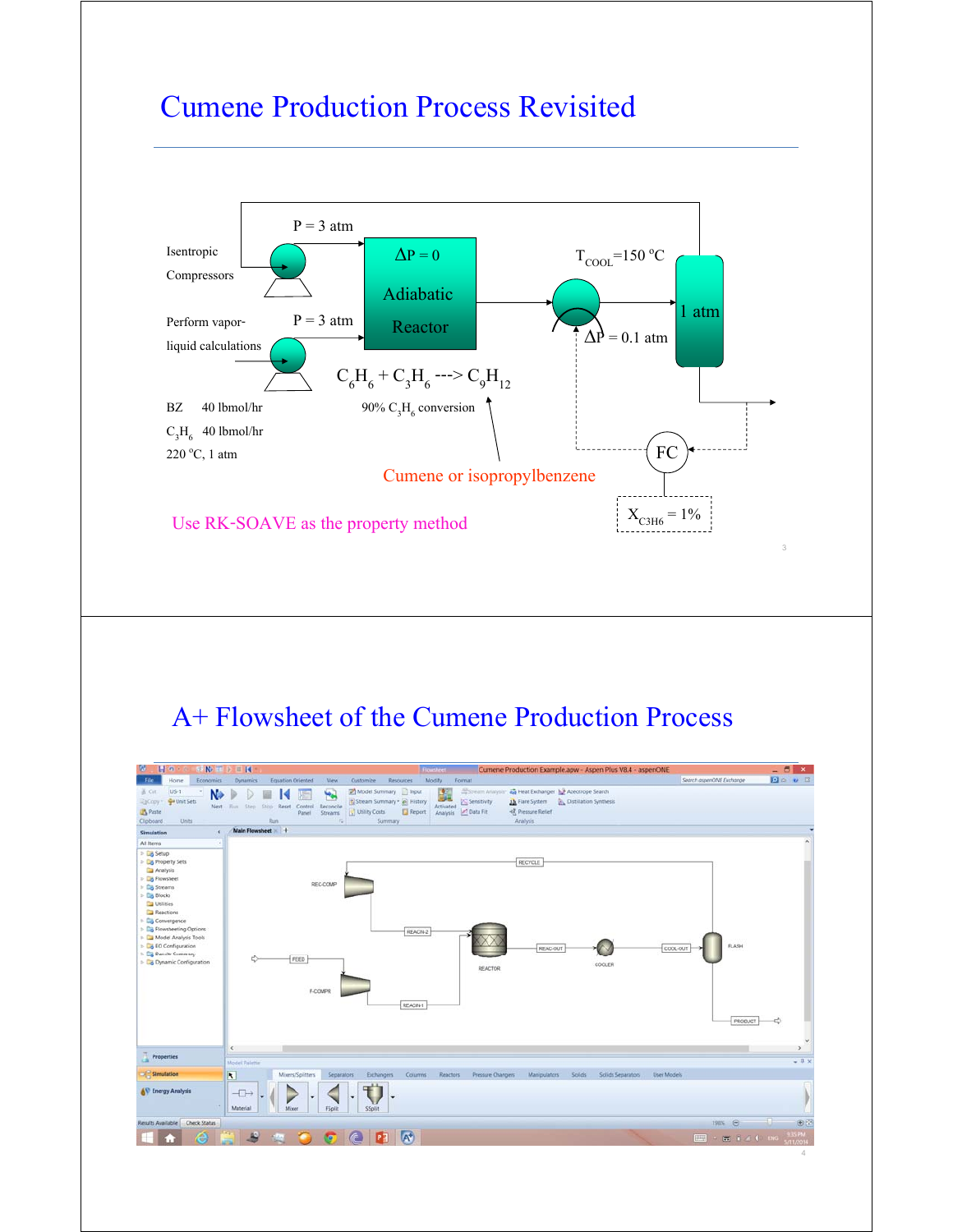## Flowsheet Convergence Specifications

- $\Box$  There are 4 levels of user interaction in specifying the convergence scheme for an  $A+$  simulation run.
- $\Box$  Each subsequent level is more complicated but more flexible than the previous one.

Level 1: Automatic tearing and sequencing (default)

– Default convergence methods

Level 2: Designation of preferred tear streams

- $-$  Level 1 + user specifies desired set of tear streams
- Still default convergence methods

#### Flowsheet Convergence Specifications (Cont'd)

Level 3: Specification of the tear stream and design-specs through convergence blocks

– Level 2 + user specifies desired tear streams and convergence methods

5

6

Level 4: Specification of partial or total computational sequences

– Level 3 + user specifies a desired partial or complete sequence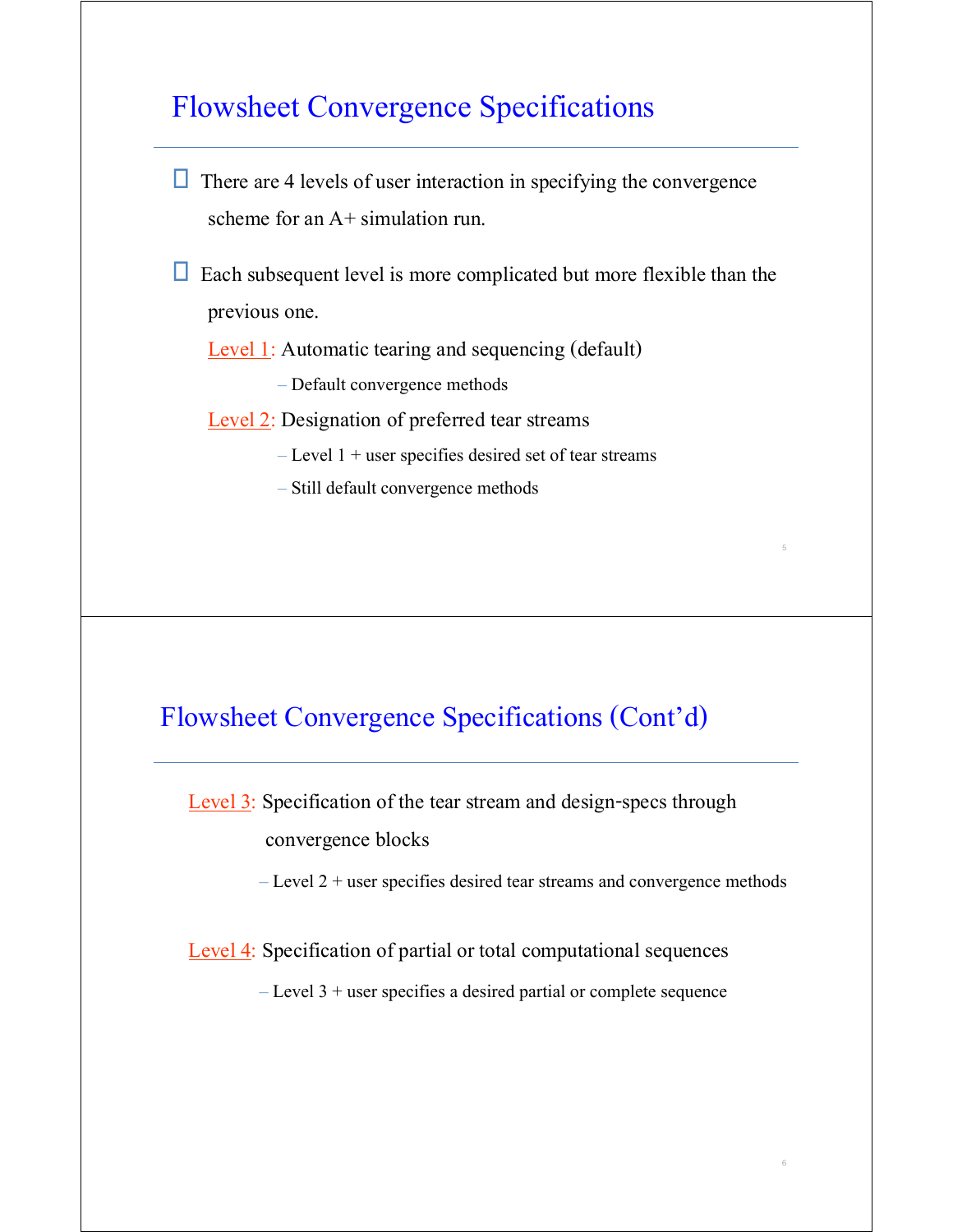# Level 1: Automatic Tearing and Sequencing

- $\Box$  A tear set is generated for each MCS<sup>\*</sup> using the method of Motard and Westerberg.
- $\Box$  All tear streams within a MCS are converged simultaneously using the Wegstein method.
- $\Box$  All design-specs are converged individually using the Secant method.

 $\Box$  Design-spec convergence loops are nested inside the tear stream convergence loop.

**\* MCS (Maximal Cyclical Subsystem) - a group of blocks which can be converged together.**

7

#### Calculation History from Level 1 Convergence

| <b>武陵軍長軍員</b>                                      |                                             |                                                                                  |                                            | Cumene Production Example.apw - Aspen Plus V8.4 - aspenONE |                        |                    |                            | $- 61 x$ |
|----------------------------------------------------|---------------------------------------------|----------------------------------------------------------------------------------|--------------------------------------------|------------------------------------------------------------|------------------------|--------------------|----------------------------|----------|
| Economics<br>Home                                  | <b>Equation Oriented</b><br><b>Dynamics</b> | <b>Wew</b><br>Customize<br><b>Resources</b>                                      |                                            |                                                            |                        |                    | Search aspenONE Exchange   | 90 W B   |
| <b>US-1</b><br>& Cut                               |                                             | Model Summary Input                                                              |                                            | Stream Analysis: 44 Heat Exchanger & Azeotrope Search      |                        |                    |                            |          |
| <b>Ga Unit Sets</b><br>23Copy                      |                                             | щ.<br>Stream Summary · @ History                                                 | Sensitivity                                | <b>J.A.</b> Flare System                                   | Distillation Synthesis |                    |                            |          |
| Next.<br><b>TS Paste</b>                           | Step.<br>Ford.                              | Sting Reset Control Reconcile<br>Utility Costs<br>Report<br>Panel.<br>Streams    | Activated<br>Analysis Cata Fit             | <3 Pressure Relief                                         |                        |                    |                            |          |
| <b>Units</b><br>Clipboard                          | Ran                                         | Summary                                                                          |                                            | Analysis.                                                  |                        |                    |                            |          |
| Simulation                                         | Main Flowsheet / Control Panel / +          |                                                                                  |                                            |                                                            |                        |                    |                            |          |
| All Items                                          | <b>Hide Sequence</b>                        | $\left  \right $<br>$\mathbf{H}$<br>$\mathbf{R}$<br>Clear Messages<br>D.         | <b>Check Status</b><br><b>Run Settings</b> |                                                            | Name of design-spec    |                    |                            |          |
| <b>Dig Setup</b><br><b>E</b> Property Sets         | - al Calculation Sequence<br>@F-COMPR       | Block: REACTOR Model: RSTOIC                                                     |                                            |                                                            |                        |                    |                            |          |
| Analysis                                           | ▲ COSOLVER01                                |                                                                                  |                                            |                                                            |                        |                    |                            |          |
| <b>Ed Flowsheet</b>                                | <b>OREC-COMP</b><br><b>@REACTOR</b>         | >> Beginning Convergence Loop \$0LVER02 Method: SECANT<br>Converging specs: DS-1 |                                            |                                                            | convergence block      |                    |                            |          |
| > Ca Streams                                       | <b>C-SOLVER02</b>                           | Block: COOLER<br>Model: HEATER                                                   |                                            |                                                            |                        |                    |                            |          |
| $\triangleright$ $\Box$ Blocks<br><b>Utilities</b> | @ COOLER<br><b><i><b>@FLASH</b></i></b>     |                                                                                  |                                            |                                                            |                        |                    |                            |          |
| Reactions                                          |                                             | Block: FLASH<br>Model                                                            |                                            |                                                            | Design-spec loop       |                    |                            |          |
| Convergence                                        | Design-spec                                 | >> Loop \$OLVER02 Method: SECANT<br>Converging specs: DS-1                       |                                            |                                                            |                        |                    |                            |          |
| <b>B</b> Flowsheeting Options                      |                                             | # Converged<br>Max Err/Tol 0.40279E+00                                           |                                            |                                                            |                        |                    |                            |          |
| Model Analysis Tools<br>EO Configuration           | loop inside                                 | > Loop \$OLVER01 Method: WEGSTEIN                                                | Iteration 11                               |                                                            | solved by Secant       |                    |                            |          |
| <b>B</b> Results Summary                           |                                             | Conventing tear streams: RECYCLE<br>Max Err/Tol<br># Converged                   | 0.50404E+00                                |                                                            |                        |                    |                            |          |
| > Dynamic Configuration                            |                                             |                                                                                  |                                            |                                                            |                        |                    |                            |          |
|                                                    | tear stream                                 | >Generating block results                                                        |                                            |                                                            | 11 iterations to       |                    |                            |          |
|                                                    |                                             | Block: COOLER Model: HEATER                                                      |                                            |                                                            |                        |                    |                            |          |
|                                                    | loop                                        | >Simulation calculations completed                                               |                                            |                                                            | converge the tear      |                    |                            |          |
|                                                    |                                             |                                                                                  |                                            |                                                            |                        |                    |                            |          |
|                                                    |                                             | *** No Warnings were issued during Input Translation ***                         |                                            |                                                            |                        |                    |                            |          |
|                                                    |                                             |                                                                                  |                                            |                                                            | stream loop            |                    |                            |          |
| Name of tear stream                                |                                             |                                                                                  | Tear stream loop                           |                                                            |                        |                    |                            |          |
| Properties                                         |                                             |                                                                                  |                                            |                                                            |                        |                    |                            |          |
|                                                    |                                             |                                                                                  |                                            |                                                            |                        |                    |                            | $-9x$    |
| s convergence block                                |                                             | Mixers/Splitters<br>Separators<br>Exchangers                                     |                                            | solved by Wegstein Manputators Soiles                      | Solids Separators      | <b>User Models</b> |                            |          |
|                                                    |                                             |                                                                                  |                                            |                                                            |                        |                    |                            |          |
| <b>AV Energy Analysis</b>                          | $\overline{+}$                              |                                                                                  |                                            |                                                            |                        |                    |                            |          |
|                                                    | Material<br>Mixer                           | FSplit<br>SSplit                                                                 |                                            |                                                            |                        |                    |                            |          |
| Results Available<br><b>Check Status</b>           |                                             |                                                                                  |                                            |                                                            |                        |                    | 100% ©                     |          |
|                                                    |                                             |                                                                                  |                                            |                                                            |                        |                    |                            |          |
|                                                    |                                             | A                                                                                |                                            |                                                            |                        |                    | $- 14.14$<br><b>FELLER</b> |          |
|                                                    |                                             |                                                                                  |                                            |                                                            |                        |                    |                            | 8        |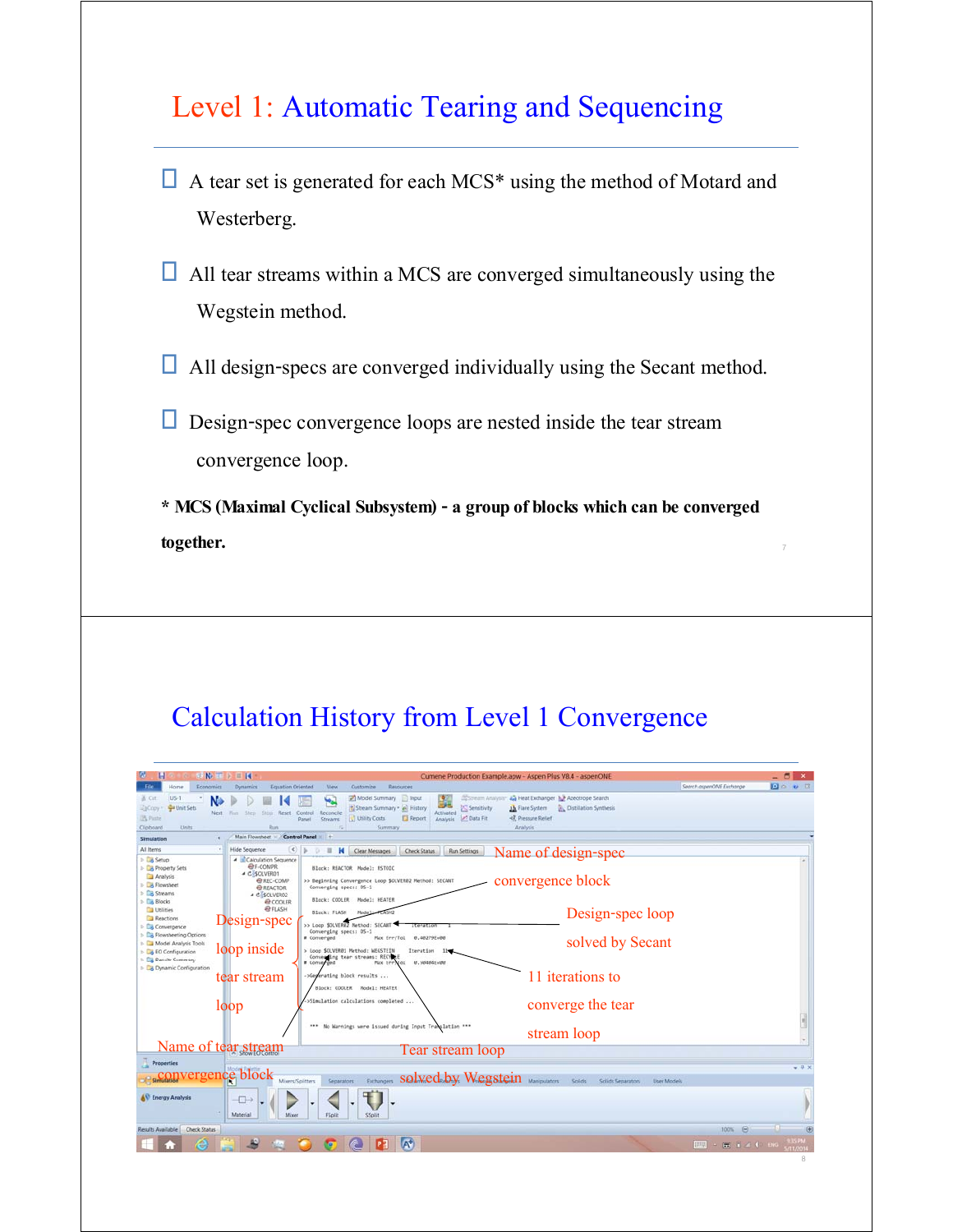# Convergence Methods in A+

**T** Tear Streams:

- Wegstein (default)
- Direct (Successive Substitution)
- Broyden
- Newton
- **Design Specifications:** 
	- Secant (default)
	- Broyden
	- Newton

# Convergence Results from Level 1

#### Computational sequence:

 $\overline{\phantom{a}}$  ,  $\overline{\phantom{a}}$  ,  $\overline{\phantom{a}}$  ,  $\overline{\phantom{a}}$  ,  $\overline{\phantom{a}}$  ,  $\overline{\phantom{a}}$  ,  $\overline{\phantom{a}}$  ,  $\overline{\phantom{a}}$  ,  $\overline{\phantom{a}}$  ,  $\overline{\phantom{a}}$  ,  $\overline{\phantom{a}}$  ,  $\overline{\phantom{a}}$  ,  $\overline{\phantom{a}}$  ,  $\overline{\phantom{a}}$  ,  $\overline{\phantom{a}}$  ,  $\overline{\phantom{a}}$ 

 Block \$OLVER01 (Method: WEGSTEIN ) has been defined to converge streams: RECYCLE Block \$OLVER02 (Method: SECANT ) has been defined to converge specs: DS-1 F-COMPR --> \$OLVER01 --> REC-COMP --> REACTOR --> \$OLVER02 --> COOLER --> FLASH --> (RETURN \$OLVER02) --> (RETURN \$OLVER01)

- What is the calculated TCOOL from design-spec? \_\_\_\_\_\_\_\_\_\_\_\_\_\_
- What about tear stream? What is the system-generated tear stream?

9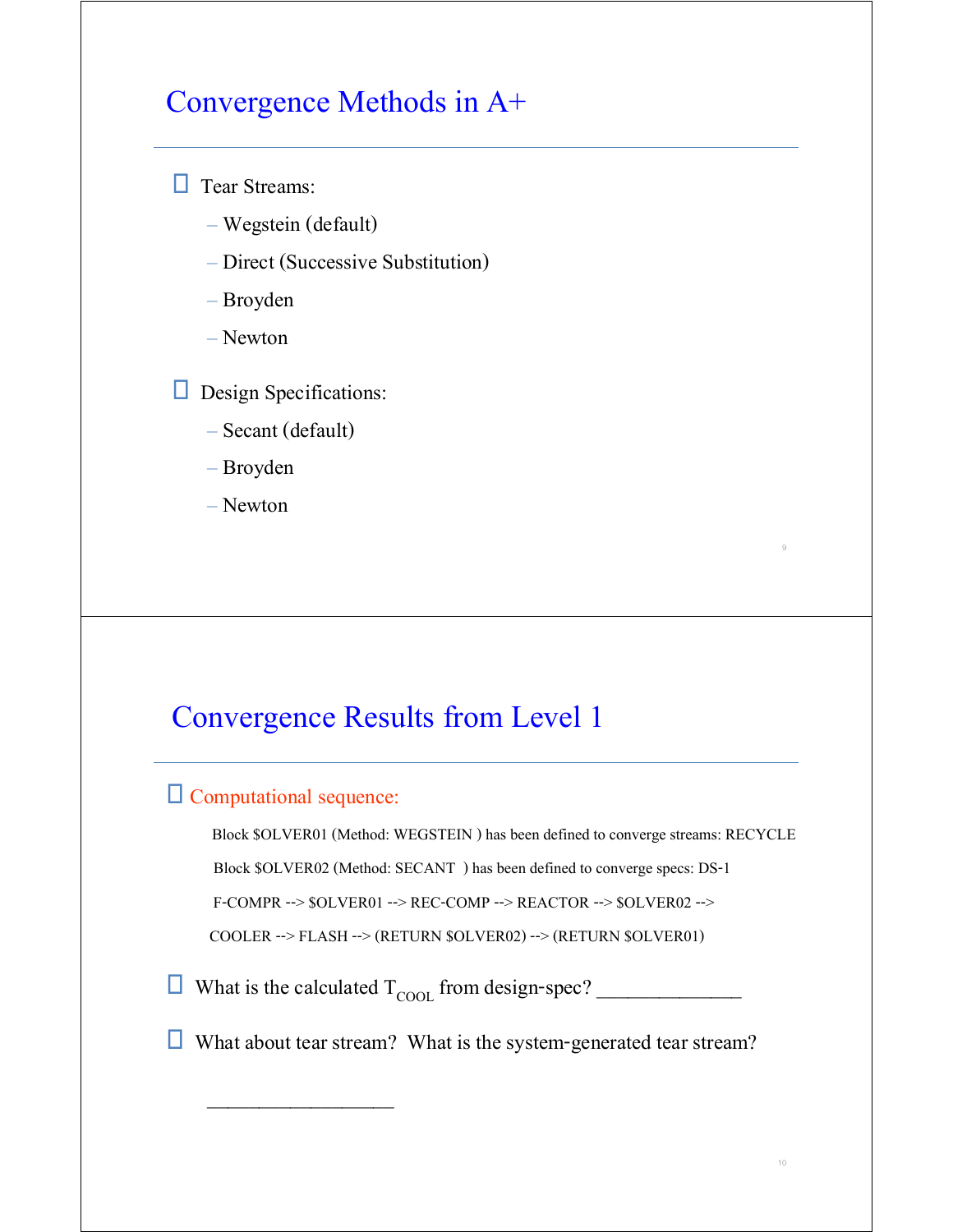# Level 2: User-Specified Tear Stream(s)

| <b>PA</b> Paide<br>Clipboard<br>Units                                     | Utility Costs<br><b>El Report</b><br>Panel<br>Streams<br>Run<br>Summary                                                    | Analysis M Data Fit<br><r pressure="" relief<br="">Analysis</r>                 |                           |
|---------------------------------------------------------------------------|----------------------------------------------------------------------------------------------------------------------------|---------------------------------------------------------------------------------|---------------------------|
| Simulation                                                                | Main Flowsheet<br>Control Panel 10<br>Convergence - Tear +                                                                 |                                                                                 |                           |
| All items                                                                 | Specifications Information                                                                                                 |                                                                                 |                           |
| P Las Setup<br>Property Sets<br>Analysis<br>Flowsheet                     | Tear streams<br>Stream<br>Tolerance<br>Trace<br>State variables<br><b>REAC-OUT</b><br>$- 00001$<br>Pressure & enthalpy     | Component group                                                                 | Specify your              |
| <b>Co</b> Streams<br><b>En Blocks</b><br><b>Utilities</b><br>Reactions    |                                                                                                                            |                                                                                 | own tear                  |
| Convergence<br><b>D</b> Options<br><b>E</b> EO Options                    |                                                                                                                            |                                                                                 | stream by                 |
| o Tear<br>b <b>C</b> Convergence<br>Nesting Order<br>Sequence             | Tear stream                                                                                                                | Should never be changed                                                         | selecting                 |
| G Scaling<br><b>ED</b> Flowsheeting Options<br>Model Analysis Tools       | convergence tolerance                                                                                                      |                                                                                 | $Convergence\rightarrow$  |
| EO Configuration<br><b>B. ID Results Summary</b><br>Dynamic Configuration |                                                                                                                            | Trace component threshold                                                       | <b>Tear from Data</b>     |
|                                                                           |                                                                                                                            | $Default = Tolerance/100$                                                       |                           |
| Properties                                                                |                                                                                                                            |                                                                                 | <b>Browser</b><br>$-73$   |
| Simulation                                                                | <b>Model Palette</b><br>$\overline{\mathbf{R}}$<br>Mixers/Splitters<br>Exchangers Columns<br><b>Separators</b><br>Reactors | User Models<br>Solids<br>Solids Separators<br>Pressure Changers<br>Manipulators |                           |
|                                                                           |                                                                                                                            |                                                                                 |                           |
| AV Energy Analysis                                                        | $\overline{\bigoplus}$                                                                                                     |                                                                                 |                           |
|                                                                           | <b>Material</b><br>FSplit<br>Mixe<br>SSplit                                                                                |                                                                                 |                           |
| put Changed Check Status                                                  |                                                                                                                            |                                                                                 | 100% @                    |
|                                                                           | $P1$ $A^*$                                                                                                                 |                                                                                 | E 14 0 846<br><b>FEET</b> |
|                                                                           |                                                                                                                            |                                                                                 | 11                        |
|                                                                           |                                                                                                                            |                                                                                 |                           |
|                                                                           |                                                                                                                            |                                                                                 |                           |
|                                                                           |                                                                                                                            |                                                                                 |                           |
|                                                                           |                                                                                                                            |                                                                                 |                           |
|                                                                           |                                                                                                                            |                                                                                 |                           |
|                                                                           |                                                                                                                            |                                                                                 |                           |
|                                                                           |                                                                                                                            |                                                                                 |                           |
|                                                                           |                                                                                                                            |                                                                                 |                           |
|                                                                           |                                                                                                                            |                                                                                 |                           |

Allows users to enter a good initial guess for the desired tear stream

 $\Box$  To enter an initial guess, simply enter the input (such as flows, T and P) into the desired tear stream as if it were a feed stream.

 **Tolerance** is a relative error = **Xcalculated - Xassumed Xassumed**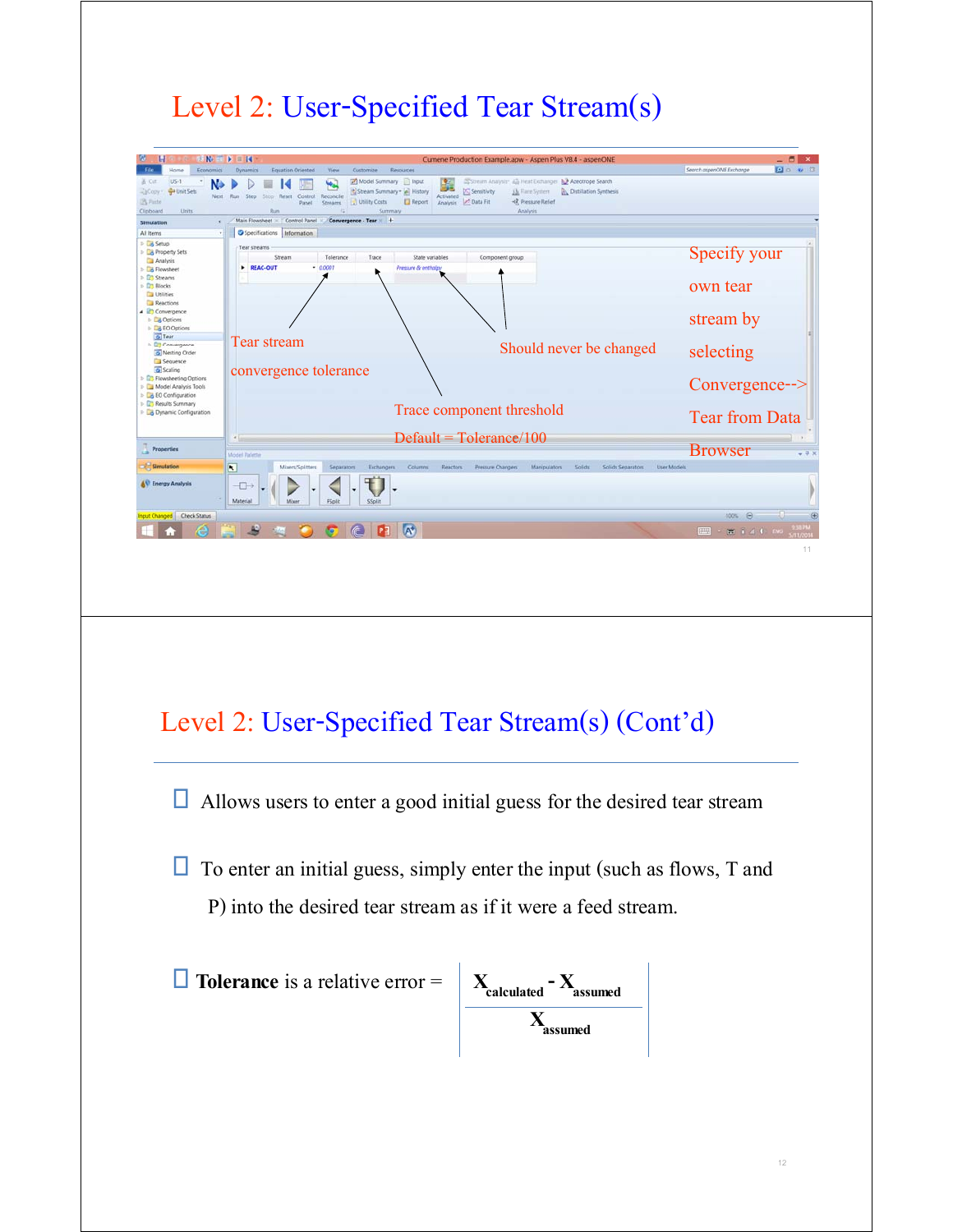### Level 2: User-Specified Tear Stream(s) (Cont'd)

 $\Box$  So what variables in a tear stream are being converged upon?

– Mole flow of each component, pressure, and mass enthalpy

 $-$  So (N+2) variables, where N is the total number of components

| ධ Convergence criterion: <b>Max</b> | $X_{cal} - X_{assumed}$ | $\leq 10^{-4}$ |
|-------------------------------------|-------------------------|----------------|
| for all N+2 vars                    | $X_{assumed}$           | $X_{assumed}$  |

**Trace** is used to specify the threshold (mole fractions) under which that component would not participate in mass balance.

**Default value = <b>Tolerance**  $/100 = 1 \times 10^{-6}$ 

### Convergence Results from Level 2

#### $\Box$  Computational sequence:

 Block \$OLVER01 (Method: WEGSTEIN) has been defined to converge streams: REAC-OUT Block \$OLVER02 (Method: SECANT ) has been defined to converge specs: DS-1 F-COMPR --> \$OLVER01 --> \$OLVER02 --> COOLER --> FLASH --> (RETURN \$OLVER02) --> REC-COMP --> REACTOR --> (RETURN \$OLVER01)

 $\Box$  How many iterations did it take Wegstein to converge the tear stream

loop this time?

13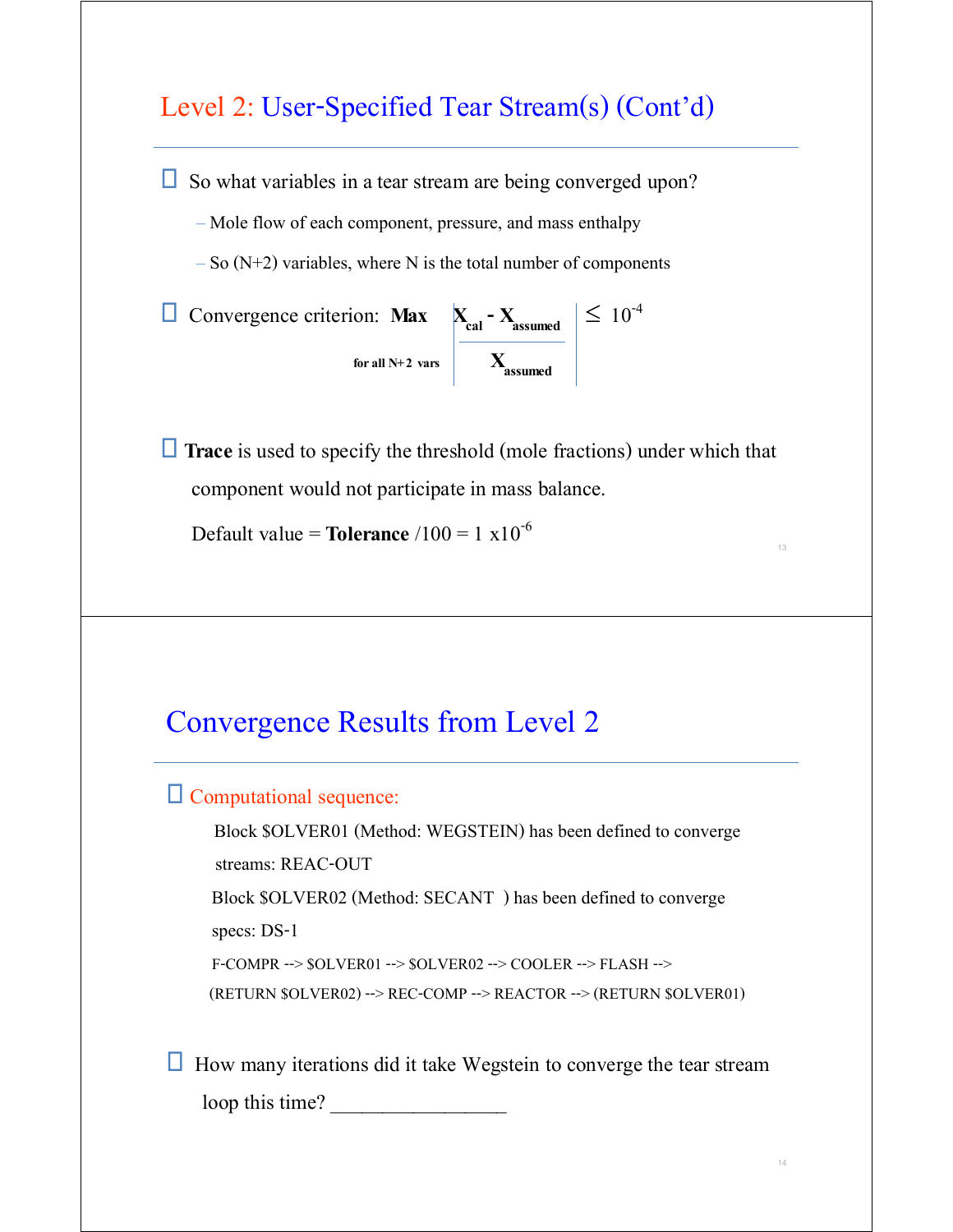#### Level 3: User-Specified Convergence Block(s)

 $\Box$  There are 2 benefits in specifying your own convergence block

- Can choose another numerical method to converge tear streams or design-specs
- Can choose to converge tear streams and design-specs simultaneously

 $\Box$  We will do 2 things in this exercise:

- 1. Choose Broyden to converge the tear stream REAC-OUT, and at the same time choose Newton to converge Design-Spec
- 2. Choose Broyden to converge both tear stream and design-spec together

15

16

#### Level 3: Exercise 1

 $\Box$  First reinitialize the run and clear the Convergence Tear Specifications form.

 $\Box$  Create a new convergence block called C-1 for tear stream by selecting

Convergence --> Convergence from the Data menu

Enter Broyden when asked for convergence Type

Specify the desired tear stream in the Tear Streams tab

 $\Box$  Create another convergence block called C-2 for design-spec

Enter Newton when asked for convergence Type

Specify the design-spec ID in the Design Specs tab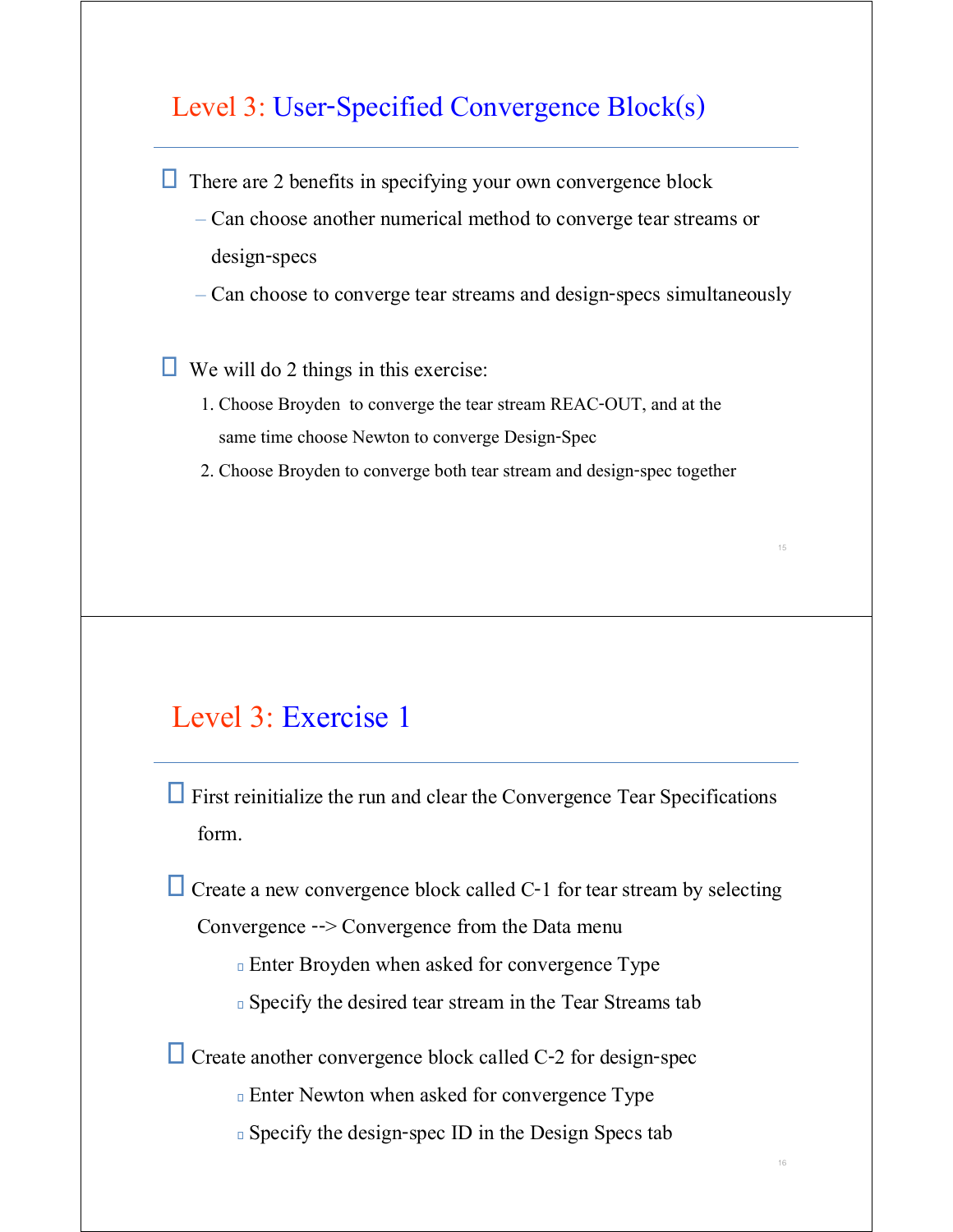

### Convergence Results from Level 3: Exercise 1

#### Computational sequence:

F-COMPR --> C-1 --> C-2 --> COOLER --> FLASH --> (RETURN C-2) --> REC-COMP --> REACTOR --> (RETURN C-1)

 $\Box$  Note that C-2 is still nested inside C-1 (Design-spec nested inside Tear stream).

 $\Box$  How many iterations did it take Broyden to converge the tear stream loop this time?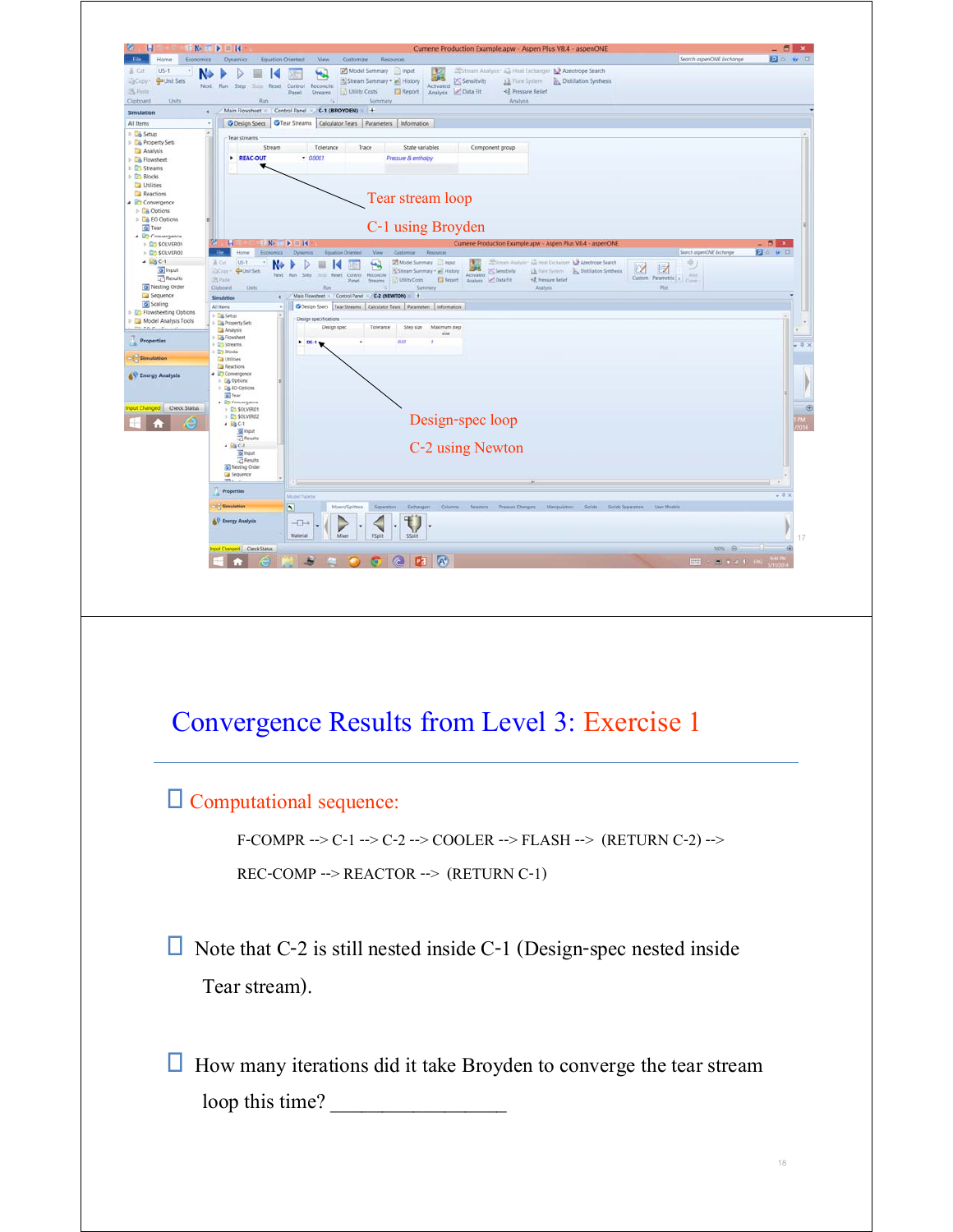### Level 3: Exercise 2 and Results

- Delete C-1 and C-2 convergence blocks in Exercise 1, and reinitialize the run.
- $\Box$  Create a new convergence block called C-1, this time specifying both the Design Specs and the Tear Streams tabs.

Computational sequence:

F-COMPR --> C-1 --> COOLER --> FLASH --> REC-COMP --> REACTOR --> (RETURN C-1)

 $\Box$  How many iterations did it take Broyden to converge both tear stream and design-spec this time?

## Level 4: User-Specified Sequence

**Rarely** used

- $\Box$  As an exercise, do the following:
	- Create a convergence block called C-TEAR to converge tear stream REAC-

OUT with Broyden.

- Create a convergence block called C-SPEC to converge the design-spec.
- Nest C-TEAR inside C-SPEC (opposite of the default in Level 1).
- $\Box$  To specify your own sequence, use Convergence  $\rightarrow$  Sequence from the Data pulldown menu

19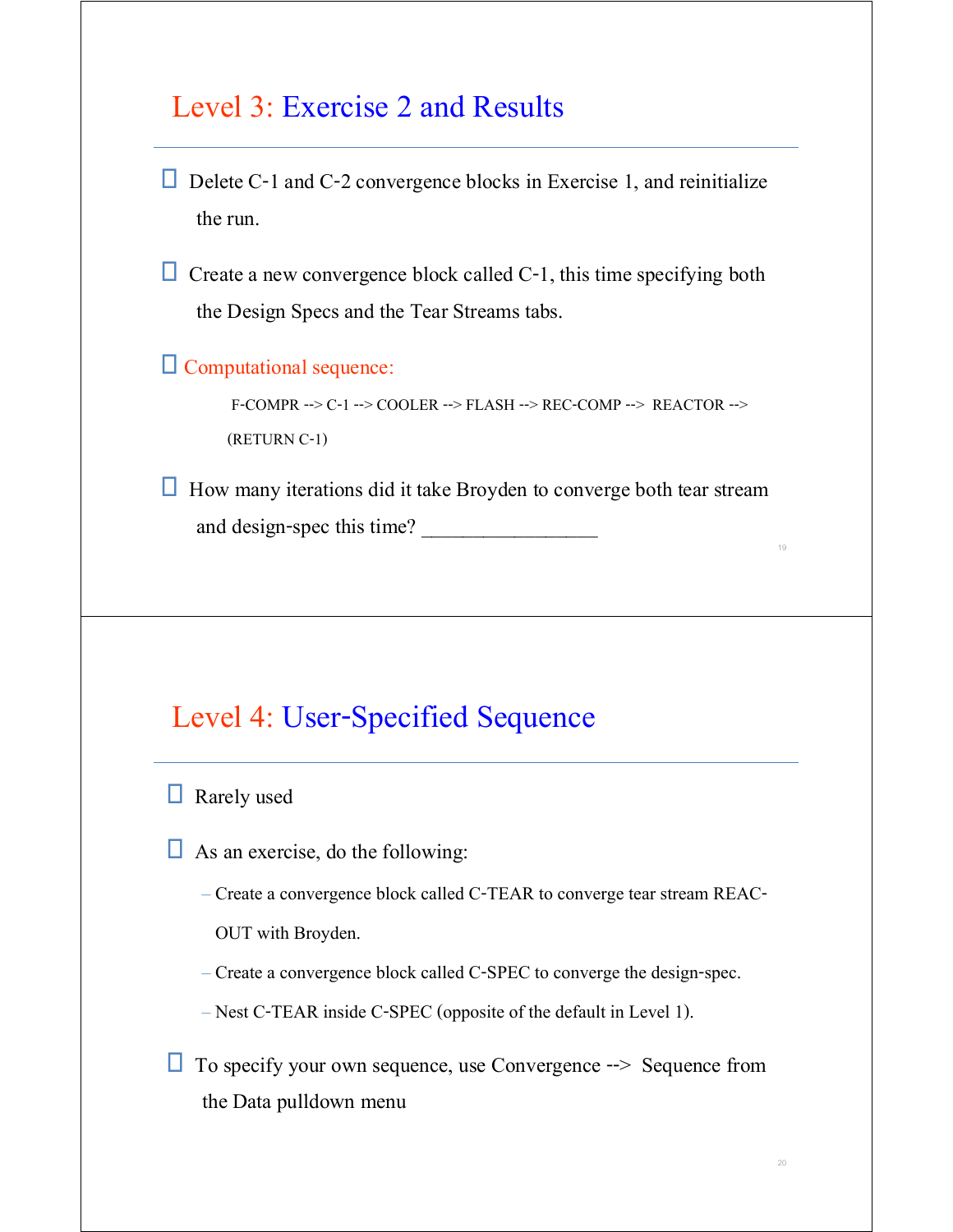

 $\square$  Final note: Partial sequences are allowed.

- Group blocks FLASH , REC-COMP, F-COMPR, and REACTOR as a partial sequence S- INNER
- The rest is S-OUTER